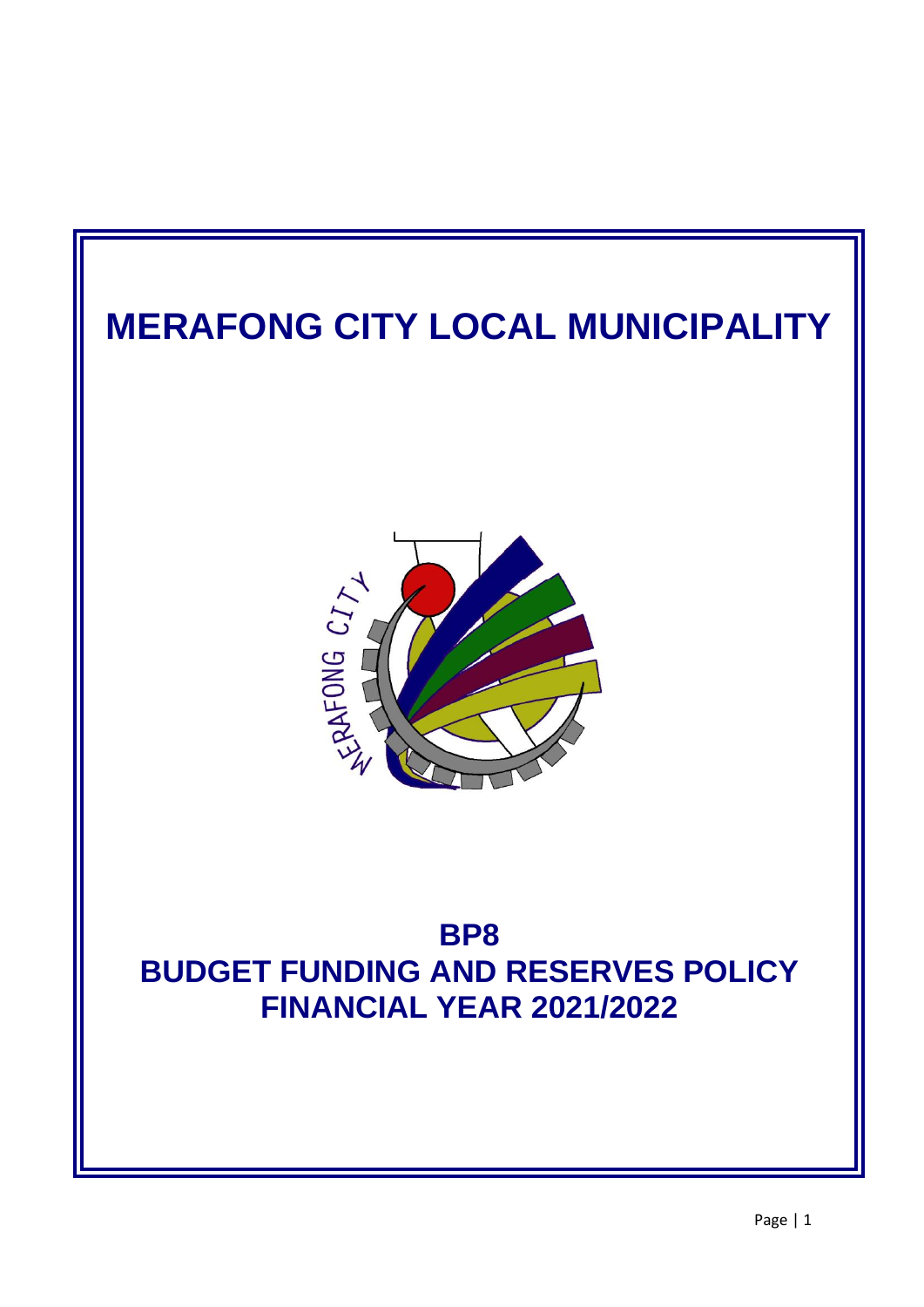# **BP8 FUNDING AND RESERVES POLICY**

| <b>Policy: Funds And Reserve Policy</b> | <b>Effective Date: 01 July 2021</b> |
|-----------------------------------------|-------------------------------------|
| Approved:                               | Review Date: 31 March 2021          |

Notwithstanding the review date herein, this policy shall remain effective until such time approved otherwise by Council and may be reviewed on an earlier date if necessary.

# **PREAMBLE**

In an attempt to ensure that the municipal budget processes are effectively and efficiently followed by all Departments within the Merafong City Local Municipal area of jurisdiction, in order to ensure that basic services are delivered to the communities timeously as required by the *Constitution of the Republic of South, Municipal Systems Act No. 32 of 2000, section 18 of the Municipal Finance Management Act No. 56 of 2003***,** other municipal policies, Budget and Reporting Regulations and other government regulations, the Merafong City Local Municipality hereby approves the Funding and Reserves Policy, has the meaning so assigned, and :

"Creditor:- in relation to a municipality, means any person or service provider to whom money is owing by the municipality

"Financial Statement" – Means statements consisting of at least

- (a) Statement of Financial performance;
- (b) Statement of financial performance;
- (c) A cash- flow statement;
- (d) Any other statement that may be prescribed

# **1 INTRODUCTION**

The purpose of this document is to outline sound principles to be adhered to in managing the funds and reserves of the Municipality. The Local Government: Finance Management Act 56 of 2003 Municipal Budget and Reporting Regulations, 2009 section 8 requires that Merafong City should have a Funding and Reserves Policy.

# **2 SCOPE**

This policy must be adhered to by all Councillors, management, staff and officials of the Municipality. Failure to comply with the policy will result in the institution of disciplinary proceedings against the parties involved.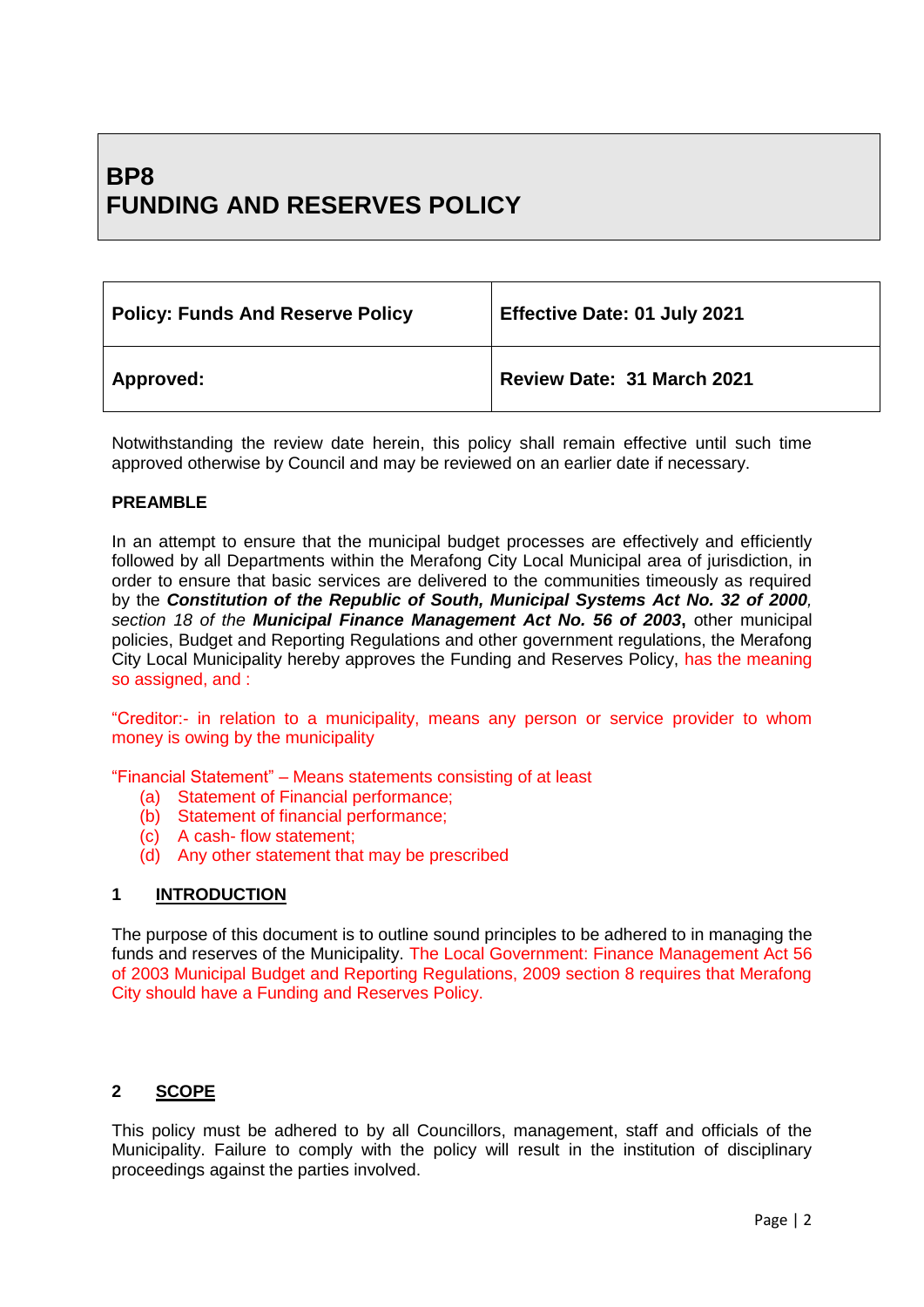# **3 FUNDING OF BUDGET EXPENDITURE**

The annual budget must generally be funded for capital and operating expenditure or as may be prescribed from time to time by the national or provincial government.

- 3.1 The municipality will only fund the budget from the following revenue streams:
	- (a) realistically anticipated direct revenues to be collected from tariffs, rates, taxes, levies, service fees and other charges;
	- (b) cash-backed accumulated funds from previous years' surpluses not committed for other purposes;
	- (c) borrowed funds which may only be used for capital expenditure; and
	- (d) realistically anticipated revenues to be received from national or provincial government, other municipalities, donors or any other source with acceptable documentation in terms of regulation 10 2(a)(b) and (c) of the Budget and Reporting Regulations of 17 April 2009 No:32141 that guarantees funds.
- 3.2 Revenue projections in the budget must be realistic and take into account:
	- (a) projected revenue for the current year based on collection levels to date; and
	- (b) actual revenue collected in previous financial years
- 3.3 Budget preparation required certain estimates and assumptions to be made, with particular reference to the following:
	- (a) projected billings and collections
	- (b) estimating the amount if income that will be forgone
	- (c) the funds to be received by the municipality from its investments
	- (d) proceeds that the municipality will get from disposal of its assets
	- (e) borrowing requirements of the municipality and
	- (f) funds to be set aside as reserves.

Section 19 of the MFMA also requires spending on capital project may only be commenced once the funding sources have been considered, are available and have not been committed for other purposes. Furthermore, Chapter 6 of the MFMA guides on the requirements of obtaining Short and Long Term Debt.

# **4 RELIEF, CHARITABLE, TRUST OR OTHER FUNDS**

- 4.1 The municipality may set up a relief, charitable, trust or other funds for purposes of community development in terms of a deed constitution approved by the council. All relief, charitable, trust other funds established in terms of this policy whether by a political structure or an office bearer may only be opened in the name of the municipality. Only the municipal manager may be the accounting officer of any such fund.
- 4.2 The municipality may open a separate bank account in the name of the municipality for the purpose of a relief, charitable, trust or other fund.
- 4.3 Money received by the municipality for the purpose of a relief, charitable, trust or other fund must be paid into a bank account of the municipality, or if a separate bank account has been opened into that account.
- 4.4 Money in a separate account opened in terms of this paragraph may be withdrawn from the account without appropriation in terms of an approved budget, but only:

(a) by or on the written authority of the accounting officer acting in accordance with decisions of the municipal council; and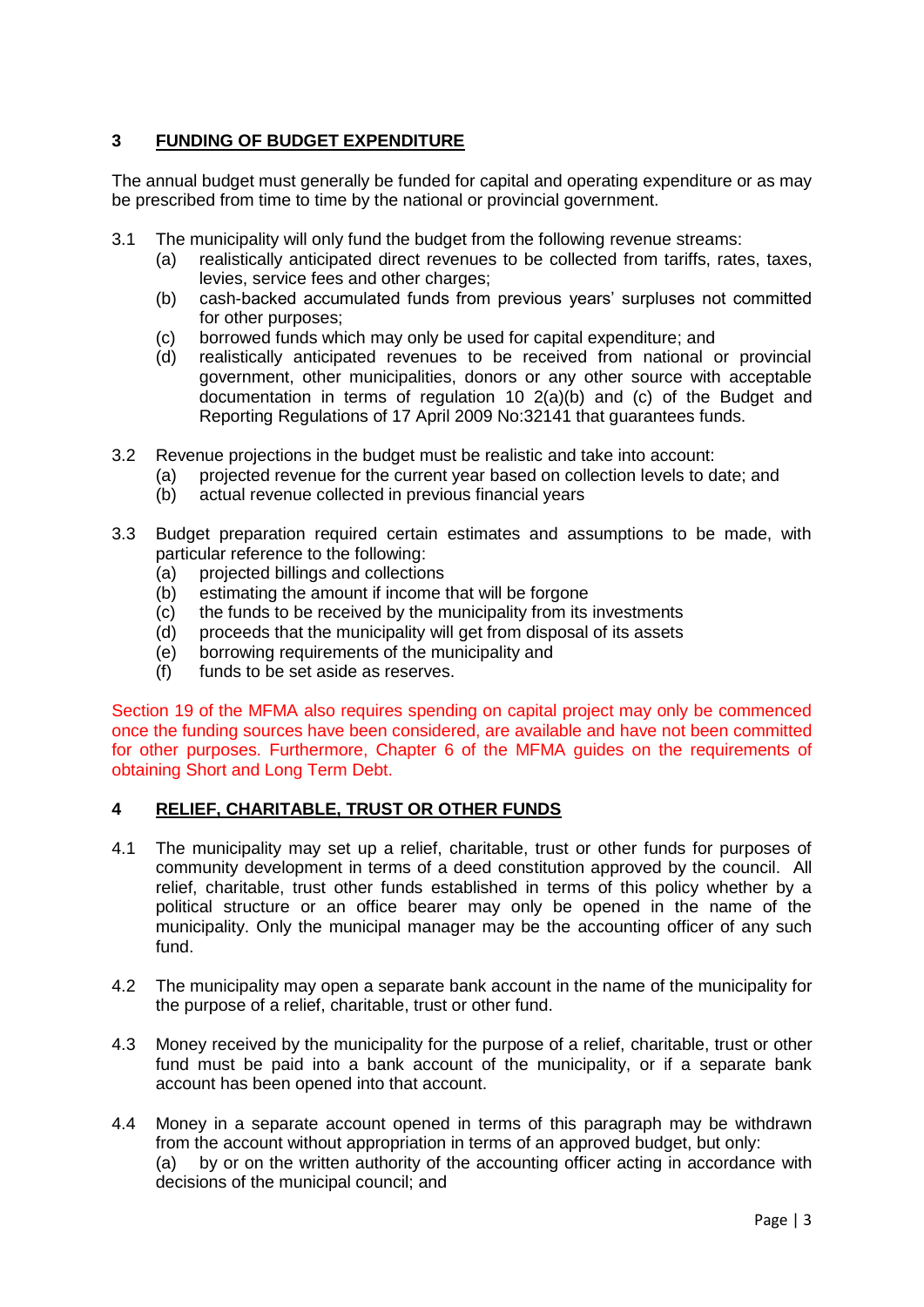*(b)* for the purposes for which, and subject to any conditions on which, the fund was established or the money in the fund was donated.

4.5 Only donations, grants or funds appropriated in the budget for purposes of the relief, charitable, trust or other funds may be deposited into an account opened in terms of this paragraph.

# **5 FUNDING OF CAPITAL PROJECTS**

Capital projects may only be funded if approved in terms of an Integrated Development Plan of the municipality or a council resolution.

- 5.1 The municipality may spend money on a capital project only if—
	- (a) the money for the project, excluding the cost of feasibility studies conducted by or on behalf of the municipality, has been appropriated in the capital budget;
	- (b) provisions relating to contracts having future budgetary implications in terms of section 33 has been complied with, to the extent that that section may be applicable to the project; and

(c) the sources of funding have been considered, are available with reference to acceptable documentation in terms of regulation 10 2(a) (b) and (c) of the Budget and Reporting Regulations of 17 April 2009 No: 32141 and have not been committed for other purposes.

- 5.2 Before approving a capital project, the council must consider:
	- (a) the projected cost covering all financial years until the project is operational; and
	- (b). the future operational costs and revenue on the project, including municipal revenue, expenditure and long term budgetary implications.
- 5.3 The council may approve capital projects below a prescribed value either individually or as part of a consolidated capital programme as captured in Tables A5 & SA 36 of the budget schedules.

# **6 BUDGET FUNDING ASSUMPTIONS**

- 6.1 The municipal budget is prepared on the basis of MTREF based accrual accounting, a system of accounting where transactions are brought to account in the financial year in which they occur; irrespective of whether cash is paid or received in respect of such transactions during the financial year concerned.
- 6.2 Capital budget is the estimate of the capital expenses which will be incurred over the relevant financial year; and the sources of finance from which these expenses will be funded.
- 6.3 Funding must therefore given the current global economic crisis affecting South Africa and the municipality in particular reflect on the following priorities:
- Management of debt collection;
- Commitment to the eradication of poverty;
- Local Economic Development(LED) initiatives that foster micro and small business opportunities and job creation;
- Optimisation of asset base; and
- Expediting spending on capital projects that are funded by conditional grants.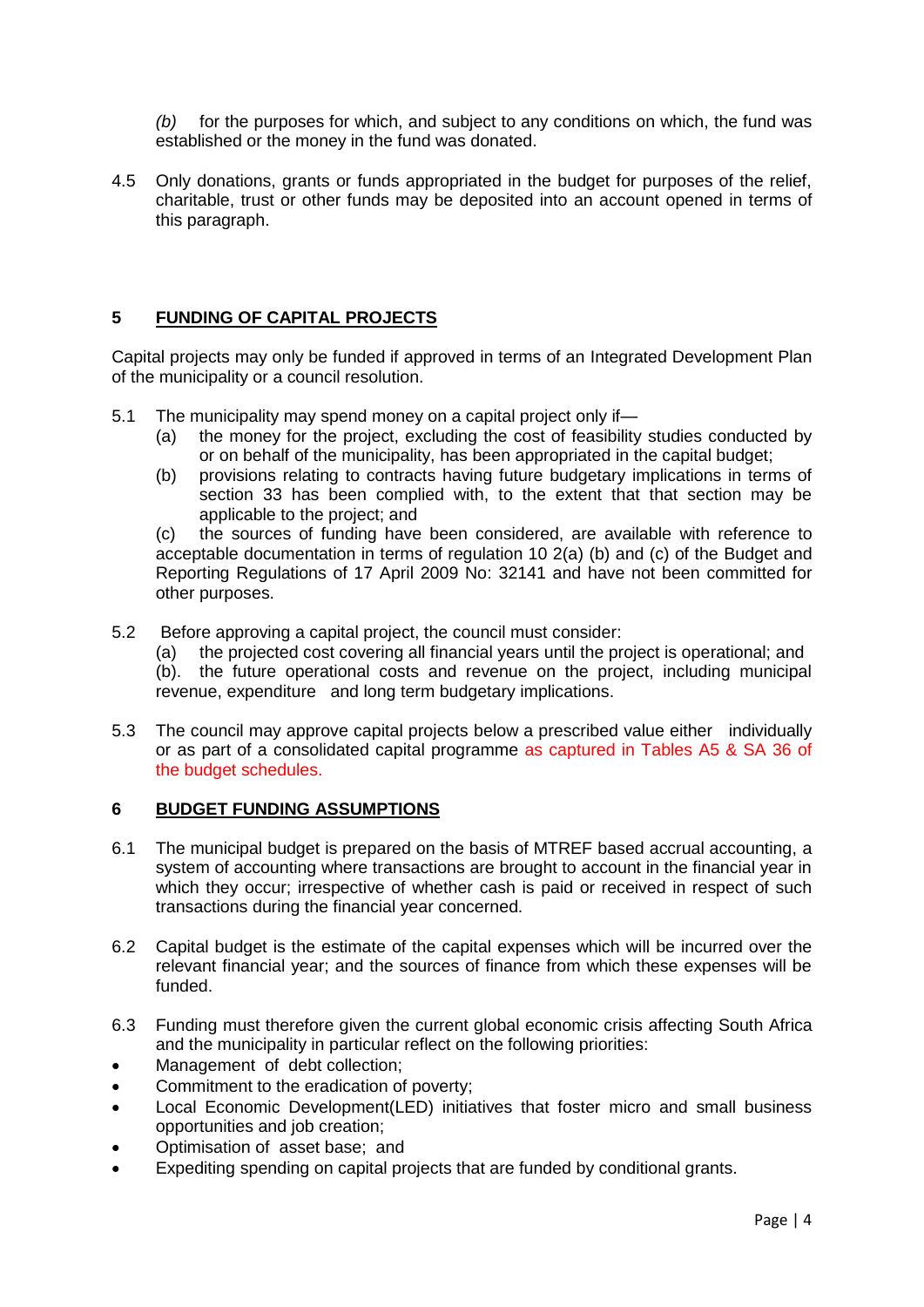- 6.4 Further the municipality will fund its budget based on the endeavour to meet the following national objectives; being:-
- Protect the poor.
- Build capacity for long-term growth.
- Sustain employment growth.
- Maintain sustainable debt level.
- Address sectoral barriers to growth and investment.
- 6.5 The budget assumptions/parameters are determined in advance of the budget process to allow budgets to be constructed to support the achievement of the longer-term financial and strategic targets. The municipal fiscal environment is influenced by a variety of macroeconomic control measures. For instance the National Treasury determines the ceiling of year on year increases in the total operating budget; whilst the National Electricity Regulator of South Africa (NERSA) regulates electricity tariff increases. Various government departments also affect municipal service delivery through the level of grants and subsidies.
- 6.6 The following estimates and assumptions need to be considered when preparing the budget:

#### 6.6.1 CPI Projections over the MTREF

#### 6.6.2 Investment of Funds and Interest

The municipality will budget up to 3 % of its budget for reserves that will be used as cash for investments and this will be indicated in Table A8 of Budget schedules.

#### 6.6.3 Tax Base Growth

The financial benefits of continued property and commercial development must be property audited and costed by projection. This is expected to increase municipal revenue as rates and tariffs base will grow.

#### 6.6.4 Collection Rate

6.6.5 Bulk Tariff Increases Electricity and Water

Water tariffs must be on aggregate fully cost-reflective – inclusive of bulk cost of water, the cost of maintenance and renewal of purification/treatment plants and network infrastructure, and the cost of new infrastructure; The increase of prices water for 2017/2017 year is necessitated by increases in maintenance of ageing infrastructure and provision of services to new areas developed.

Other factors that contributes to increases in levels of rates and service charges are; among others;

- Increased maintenance of network and structures.
- Provision for filling new vacant positions.
- Infrastructure roll out and provision of basic services.

#### Property rates rebates, exemptions and reductions are budgeted in compliance with MSCOA classification.

#### 6.6.6 Salary Increase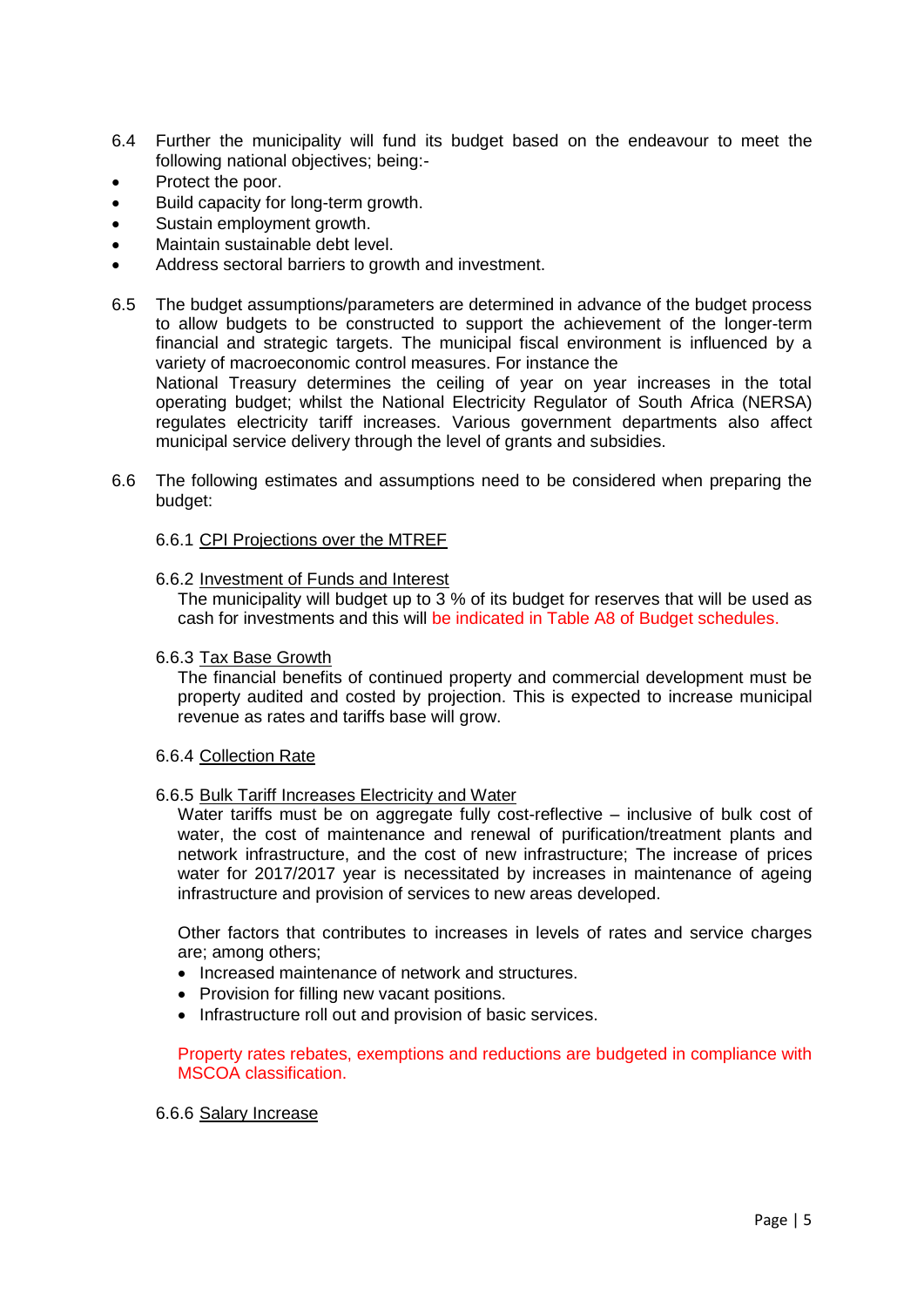A detailed salary budget is compiled on an annual basis. All funded positions are budgeted for in total and new and/or funded vacant are budgeted only of the total package considering the time for the recruitment process.

# 6.6.7 Demand for Services

The demand for services if forever increasing with new commercial, industrial and residential centres developed. The new Low Cost housing and relocation are in particular expected to impact on the demand for services. Self funding of infrastructure may be a challenge to the municipality. The municipality must establish accurate figures for these purposes.

All of the above result in the demand for basic services like electricity; water; sanitation; refuse removal and cleansing increasing accordingly; together with the infrastructure developments like the construction of roads and storm water drainage.

#### 6.6.8 Free and Subsidized Basic Services

As a manner of taking care for the poor; the municipality through its indigent policy will subsidies indigent households. Cost of the Subsidy has an impact in the funding of the budget. Accurate figures of current and projected future indigent applications should be made based on the previous and current years' subsidy patterns taking into account the economic meltdown effects on the local communities.

### 6.6.9 Service Charges and Other Fees

There is currently no alternative mechanisms other than rates tariffs for generation of revenue to the municipality. In terms of Municipal Systems Act; the determination of tariffs is the sole responsibility of Council. When determining rates and tariffs; the Council considers affordability by consumers. The municipality should investigate possibility of providing services to neighbouring municipalities as sources for funding its budget.

#### 6.6.10 Valuation of Properties per eh valuation roll

#### Relationship with other policies

This policy needs to be read in conjunction with other relevant adopted of the municipality, including the following:

- Accounting Policy
- Cash Management and Investment Policy
- Long term Financial Plan Policy

# **7. RESERVES**

- 7.1 Reserves are cash backed accumulated surpluses or portions thereof committed for specific purposes. All reserves are "ring fenced" as internal reserves within the accumulated surplus. The following reserves may, inter alia, be established provided they are cash backed
- Capital Replacement Reserve
- Developers Contributions Reserve
- 7.2. Reserves must be invested and used in terms of the Investment policy of the municipality. These transfers from the net surplus may only be made if they are